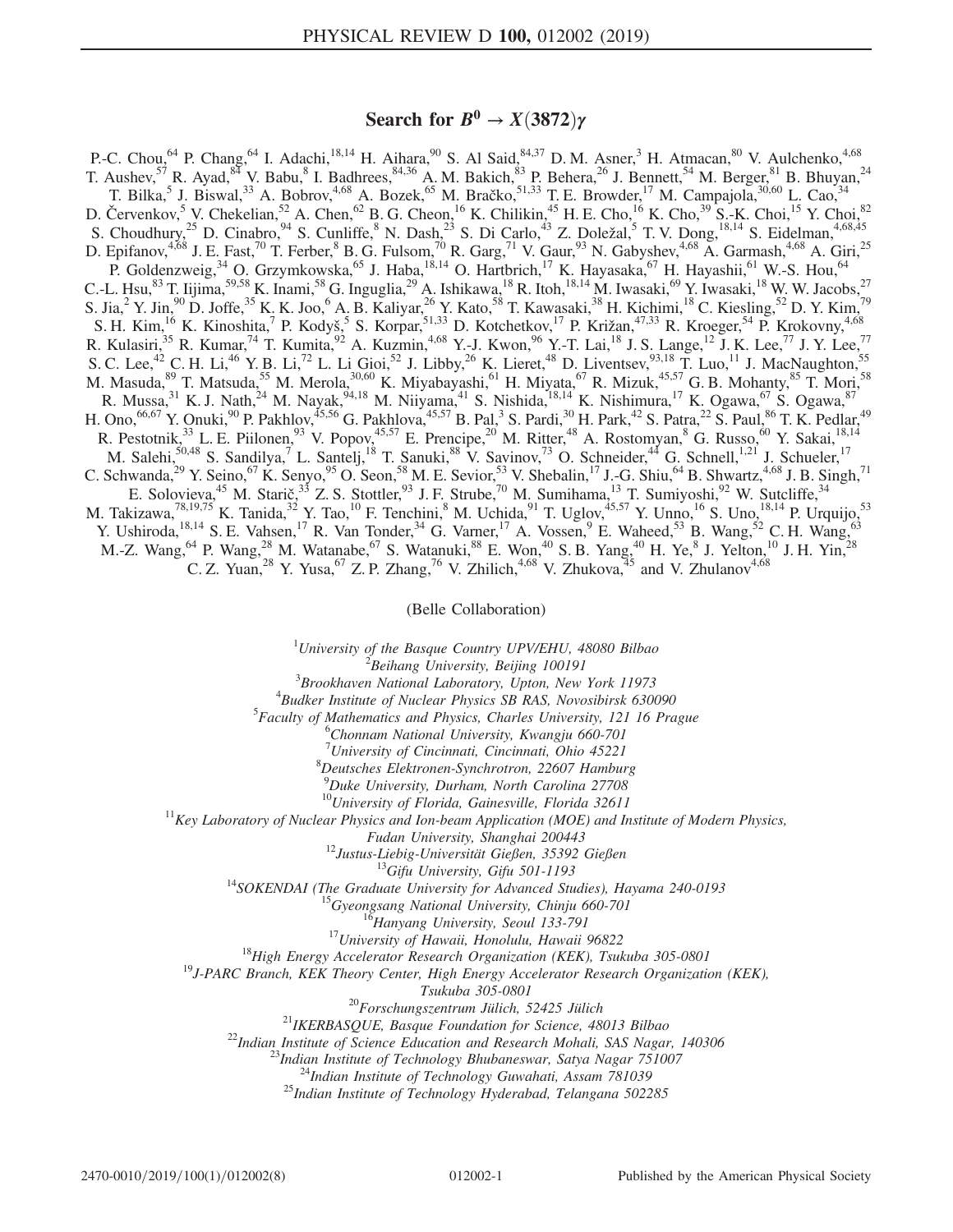<sup>26</sup>Indian Institute of Technology Madras, Chennai 600036<br><sup>27</sup>Indiana University, Bloomington, Indiana 47408<br><sup>28</sup>Institute of High Energy Physics, Chinese Academy of Sciences, Beijing 100049<br><sup>28</sup>Institute of High Energy P <sup>31</sup><br>
Advanced Science Research Center, Japan Atomic Energy Agency, Naka 319-1195<br>
<sup>31</sup> Advanced Science Research Center, Japan Atomic Energy Agency, Naka 319-1195<br>
<sup>34</sup> Institut für Experimentelle Teilchenphysik, Karlsru <sup>53</sup>School of Physics, University of Melbourne, Victoria 3010<br><sup>54</sup>University of Mississippi, University, Mississippi 38677<br><sup>55</sup>University of Miyazaki, Miyazaki 889-2192<br><sup>56</sup>Moscow Physical Engineering Institute, Moscow 11 <sup>58</sup>Graduate School of Science, Nagoya University, Nagoya 464-8602 <sup>59</sup>Kobayashi-Maskawa Institute, Nagoya University, Nagoya 464-8602<br>
<sup>60</sup>Università di Napoli Federico II, 80055 Napoli<br>
<sup>61</sup>Nara Women's University, Nara 630-8506<br>
<sup>62</sup>National Central University, Chung-li 32054<br>
<sup>63</sup>Nat <sup>64</sup>Department of Physics, National Taiwan University, Taipei 10617 <sup>65</sup>H. Niewodniczanski Institute of Nuclear Physics, Krakow 31-342<br><sup>66</sup>Nippon Dental University, Niigata 951-8580<br><sup>67</sup>Niigata University, Niigata 950-2181<br><sup>68</sup>Novosibirsk State University, Novosibirsk 630090<br><sup>69</sup>Osaka Cit <sup>70</sup>Pacific Northwest National Laboratory, Richland, Washington 99352<sup>71</sup>Panjab University, Chandigarh 160014<br><sup>72</sup>Peking University, Beijing 100871 <sup>73</sup>University of Pittsburgh, Pittsburgh, Pennsylvania 15260<br>
<sup>74</sup>Punjab Agricultural University, Ludhiana 141004<br>
<sup>75</sup>Theoretical Research Division, Nishina Center, RIKEN, Saitama 351-0198<br>
<sup>76</sup>University of Science and <sup>82</sup>Sungkyunkwan University, Suwon 440-746<br><sup>83</sup>School of Physics, University of Sydney, New South Wales 2006<br><sup>84</sup>Department of Physics, Faculty of Science, University of Tabuk, Tabuk 71451<br><sup>85</sup>Tata Institute of Fundamenta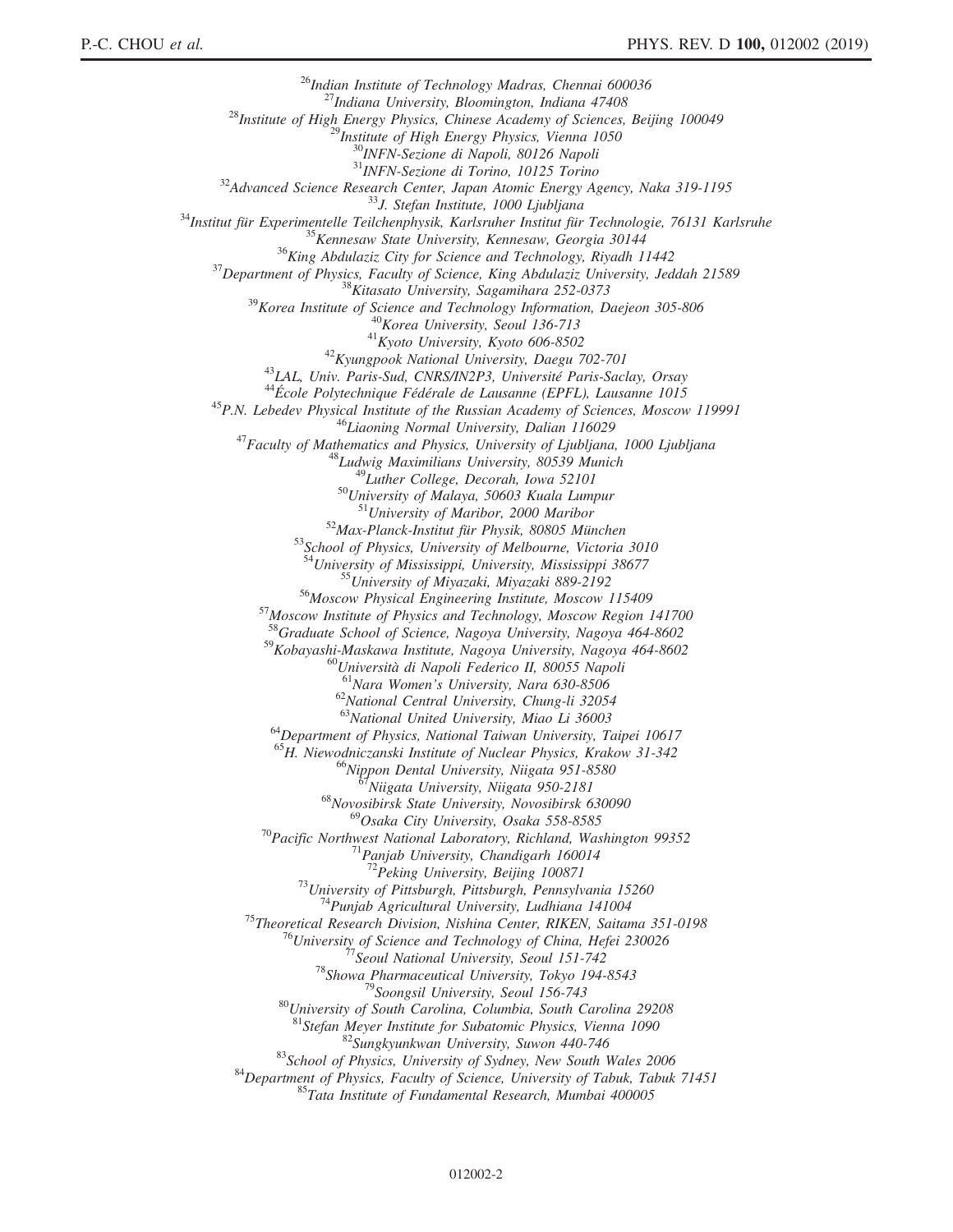<sup>86</sup>Department of Physics, Technische Universität München, 85748 Garching<br><sup>87</sup>Toho University, Funabashi 274-8510<br><sup>88</sup>Department of Physics, Tohoku University, Sendai 980-8578<br><sup>89</sup>Earthquake Research Institute, University  $^5$ Yamagata University, Yamagata 990-8560

<sup>96</sup>Yonsei University, Seoul 120-749

(Received 28 May 2019; published 19 July 2019)

We report the results of a search for the decay  $B^0 \to X(3872)(\to J/\psi \pi^+ \pi^-)\gamma$ . The analysis is performed on a data sample corresponding to an integrated luminosity of 711 fb<sup>-1</sup> and containing 772 × 10<sup>6</sup>B $\bar{B}$  pairs, collected with the Belle detector at the KEKB asymmetric-energy  $e^+e^-$  collider running at the  $\Upsilon(4S)$ resonance energy. We find no evidence for a signal and place an upper limit of  $\mathcal{B}(B^0 \to X(3872)\gamma) \times$  $B(X(3872) \rightarrow J/\psi \pi^+\pi^-)$  < 5.1 × 10<sup>-7</sup> at 90% confidence level.

DOI: [10.1103/PhysRevD.100.012002](https://doi.org/10.1103/PhysRevD.100.012002)

Rare decays of  $B$  mesons are sensitive probes to study possible new physics beyond the Standard Model (SM). In the SM, the decay  $B^0 \rightarrow c\bar{c}\gamma$  proceeds dominantly through an exchange of a W boson and the radiation of a photon from the d quark of the B meson (Fig. [1](#page-2-0)). Many theoretical predictions of branching fractions depend on the factorization approach of QCD interactions in the decay dynamics. In the case of  $B^0 \rightarrow J/\psi \gamma$ , the branching fraction has been predicted to be  $7.65 \times 10^{-9}$  using QCD factorization [\[1\]](#page-6-0) and  $4.5 \times 10^{-7}$  when using a perturbative QCD (pQCD) approach [\[2\]](#page-6-1). Possible new physics enhancements of the branching fractions may be due to right-handed currents [\[1\]](#page-6-0) or nonspectator intrinsic charm in the  $B^0$  meson [\[3\]](#page-6-2). Currently, the upper limit for  $B^0 \rightarrow J/\psi \gamma$  is  $1.5 \times 10^{-6}$ at 90% confidence level [\[4\]](#page-6-3).

The exotic  $X(3872)$  state, first observed by the Belle experiment in 2003 [\[5\]](#page-6-4), is now one of the most well-studied charmoniumlike exotic states. Aside from pure charmonium, it may also be a  $D^0\bar{D}^{*0}$  molecule [\[6\]](#page-6-5), a tetraquark state [\[7\]](#page-6-6), or a mixture of a molecule and a charmonium [\[8\]](#page-6-7). Since  $X(3872)$  may, unlike the  $J/\psi$ , contain components other than pure charmonium, the branching fraction of  $B^0 \rightarrow X(3872)\gamma$  should be smaller than that of  $B^0 \rightarrow J/\psi\gamma$ which proceeds through the  $b \rightarrow c\bar{c}$  d process. No former search for this decay has been published yet.

Our measurement is based on a data sample corresponding to an integrated luminosity of  $711$  fb<sup>-1</sup> that contains  $772 \times 10^6 B\overline{B}$  pairs, collected with the Belle detector at the KEKB asymmetric-energy  $e^+e^-$  (3.5 on 8 GeV) collider [\[9\]](#page-6-8) running at the  $\Upsilon(4S)$  resonance. The Belle detector is a large-solid-angle magnetic spectrometer that consists of a silicon vertex detector (SVD), a 50-layer central drift chamber (CDC), an array of aerogel threshold Cherenkov counters (ACC), a barrellike arrangement of time-of-flight scintillation counters (TOF), and an electromagnetic calorimeter comprised of CsI(Tl) crystals (ECL), all located inside a superconducting solenoid coil that provides a 1.5 T magnetic field. An iron flux-return yoke located outside the solenoid is instrumented to detect and identify  $K_L^0$  mesons and muons (KLM). The detector is described in detail elsewhere [\[10\].](#page-6-9)

Two inner detector configurations are used in this analysis. A beam pipe of radius 2.0 cm and a 3-layer SVD were used for the first data set of 140 fb<sup>-1</sup>, while a beam pipe of 1.5 cm radius and a 4-layer SVD silicon detector were used to record the remaining data set of 571 fb<sup>-1</sup> [\[11\].](#page-6-10) All the Monte Carlo (MC) samples in this

<span id="page-2-0"></span>

FIG. 1. A Feynman diagram of  $B^0 \rightarrow c\bar{c}\gamma$ .

Published by the American Physical Society under the terms of the [Creative Commons Attribution 4.0 International](https://creativecommons.org/licenses/by/4.0/) license. Further distribution of this work must maintain attribution to the author(s) and the published article's title, journal citation, and DOI. Funded by SCOAP<sup>3</sup>.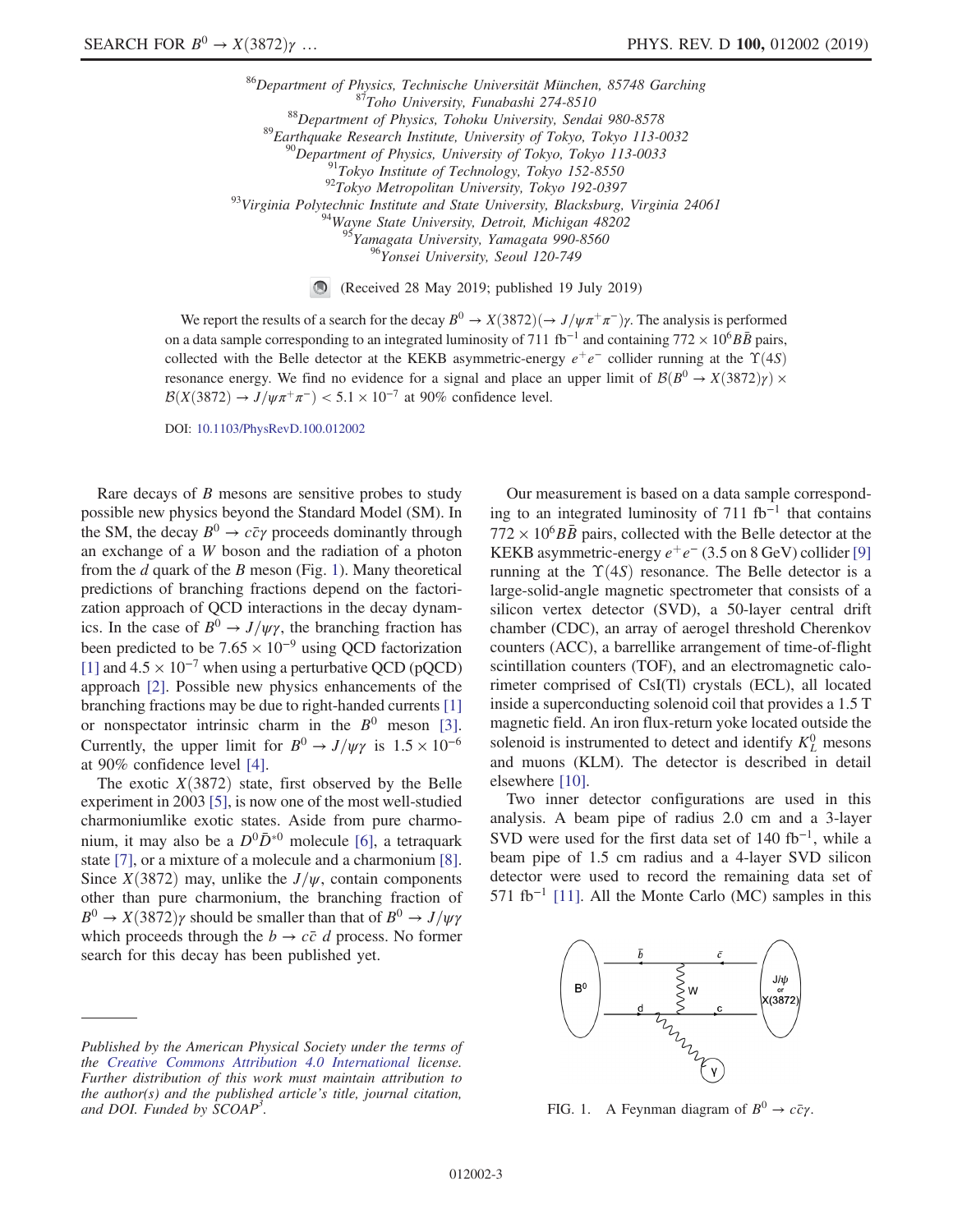analysis are generated by the EVTGEN package [\[12\]](#page-6-11) and the response of the Belle detector is simulated by the GEANT3 package [\[13\]](#page-6-12). QED final-state radiation (FSR) is simulated using the PHOTOS package [\[14\]](#page-6-13). These samples are used to optimize the selection criteria and determine the signal detection efficiency. Simulation assumes that the  $X(3872)$ decays to  $J/\psi \pi^+\pi^-$  entirely via  $J/\psi \rho^0$ . The  $J/\psi$  then decays to two channels:  $\mu^+\mu^-$  or  $e^+e^-$ . Charge-conjugate modes are implied throughout this paper. We generate one million events for each channel. In any given event of signal  $MC$ , only one of the two B mesons will decay via the signal mode while the other  $B$  meson decays generically. A signal MC event is considered a correctly reconstructed one if it matches the particle type and the momentum difference between the signal MC and the reconstructed tracks is less than  $0.05 \text{ GeV}/c$ .

Selection criteria for the final-state charged particles in  $B^0 \rightarrow X(3872)\gamma$  are based on information obtained from the tracking systems (CDC and SVD) and the hadron identification systems (CDC, ACC, and TOF). Charged final-state particles are identified using information provided by the CDC, the TOF, the ACC, the ECL, and the KLM. The pion candidates are identified using information from the ACC (number of photoelectrons), the CDC  $(dE/dx)$ , and the TOF. The muon candidates are identified using track penetration depth and hit information in the KLM. The electron candidates are identified using the transverse shape and size of the showers in the ECL, the CDC  $(dE/dx)$ , the ACC, the ratio of ECL energy to the CDC track momentum, and the position matching between the CDC track and the ECL cluster. These pieces of information are combined to form a likelihood  $\mathcal L$  for charged particle identification.

We require  $\pi^{\pm}$  candidates to satisfy  $\mathcal{L}_{\pi/K}=\mathcal{L}_{\pi}/(\mathcal{L}_{\pi}+$  $\mathcal{L}_K$ ) > 0.6, while rejecting highly electronlike ( $\mathcal{L}_e$  > 0.95) or muonlike ( $\mathcal{L}_{\mu} > 0.95$ ) tracks. For muon tracks, we require the particle identification likelihood  $\mathcal{L}_u > 0.9$ . We define electron tracks as those with the particle identification likelihood  $\mathcal{L}_e > 0.9$ . Charged tracks are required to originate from the nominal interaction point, which can avoid poorly measured tracks or tracks which do not come from B decays. For charged pion tracks, we require the impact parameters in the radial direction  $(dr)$  and in the beam direction  $(dz)$  to satisfy  $dr < 2.0$  cm and  $|dz|$  < 5.0 cm, respectively. For lepton tracks, we require  $|dr|$  < 0.2 cm and  $|dz|$  < 2.0 cm.

We reconstruct  $J/\psi$  candidates in the  $\ell^+\ell^-$  decay channel ( $\ell \in \{e, \mu\}$ ) and include bremsstrahlung photons that are within 50 mrad of the  $e^+$  or  $e^-$  tracks. The invariant mass window used to select  $J/\psi$  candidates in the  $\mu^+\mu^-(e^+e^-)$  channel is 3.03 (2.95)GeV/ $c^2 \leq M_{uu}(M_{ee}) \leq$  $3.13 \text{ GeV}/c^2$ . These intervals are asymmetric in order to include parts of the radiative tails. A lower mass requirement for the  $e^+e^-$  channel is used because electron tracks are more sensitive to energy loss due to bremsstrahlung. The lower bound corresponds to 1.7 and 1.4 standard deviations for dimuon and dielectron channel, respectively; the upper bound corresponds to 2.5 and 2.1 standard deviation for dimuon and dielectron channel, respectively. We also require  $\chi^2_{\ell\ell}/\text{n.d.f.} < 20$ , where  $\chi^2_{\ell\ell}/\text{n.d.f.}$ is the  $\chi^2$  per degree of freedom of the  $J/\psi \rightarrow e^+e^$ vertex fit. The  $J/\psi$  candidate is then combined with a  $\pi^+\pi^-$  pair to reconstruct an X(3872) candidate. The invariant mass windows used to select  $X(3872)$  candidates are 3.7 GeV/ $c^2 < M_{\mu\mu\pi\pi}$  < 3.95 GeV/ $c^2$  and 3.5 GeV/ $c^2$  <  $M_{ee\pi\pi}$  < 3.95 GeV/ $c^2$ . We require the dipion invariant mass to satisfy  $M_{\pi\pi} > M_{\ell\ell\pi\pi} - M_{\ell\ell} - 150 \text{ MeV}/c^2$ . This selection was introduced in an earlier analysis[\[15\]](#page-6-14) to reduce combinatorial backgrounds from misidentified  $\gamma$  conversions, which correspond to  $M_{\pi\pi} > 625 \text{ MeV}/c^2$  for the  $X(3872)$ . After the  $M_{\pi\pi}$  selection is applied, about 15.9% (for dimuon channel) and 15.8% (for dielectron channel) of the true signal is removed, while about 43.0% (for dimuon channel) and 42.7% (for dielectron channel) of the combinatorial background in the signal region is rejected. The  $\chi^2$ /n.d.f. of the  $\rho^0$  vertex fit is constrained within  $\chi^2_{n\pi}/\text{n.d.f.} < 80$ . Selections on  $\Delta M = M_{e\ell n\pi} - M_{e\ell}$ <br>can also be employed to reduce combinatorial backcan also be employed to reduce combinatorial backgrounds. We require  $0.755 \text{ GeV}/c^2 < M_{\mu\mu\pi\pi} - M_{\mu\mu}$ 0.795 GeV/ $c^2$  and 0.745 GeV/ $c^2 < M_{ee\pi\pi} - M_{ee}$ 0.805 GeV/ $c^2$ . After the  $\Delta M$  selection is applied, about 0.73% (for dimuon channel) and 0.43% (for dielectron channel) of the true signal is removed, while about 80.8% (for dimuon channel) and 75.2% (for dielectron channel) of the combinatorial background in the signal region is rejected. The value of  $\chi^2$ /n.d.f. of the *X*(3872) vertex fit is required to be within  $\chi^2_{\ell \ell \pi \pi}/\text{n.d.f.} < 100$ .

A high-energy photon produces an electromagnetic shower in the ECL, and it is detected as an isolated energy cluster which is not associate with charged particles. The energy of the photon candidate coming from the  $B^0$  is required to be larger than 0.6 GeV in the center-of-mass (CM) frame. We also reject the photon candidate if the ratio of the energies deposited in arrays of  $3 \times 3$  and  $5 \times 5$ calorimeter cells  $(E_9/E_{25})$  is less than 0.87. To reduce background from the decay  $\pi^0 \rightarrow \gamma \gamma$ , a  $\pi^0$  veto is applied with  $\mathcal{L}_{\pi^0}$  < 0.3, where  $\mathcal{L}_{\pi^0}$  is a  $\pi^0$  likelihood [\[16\]](#page-6-15). The B meson candidate is then reconstructed by combining the  $X(3872)$  candidate and the high-energy photon candidate. B meson candidates are identified with kinematic variables calculated in the CM frame (and denoted with an asterisk \*). The energy difference is calculated as  $\Delta E =$  $E_{\text{recon}}^* - E_{\text{beam}}^*$ , where  $E_{\text{recon}}^*$  and  $E_{\text{beam}}^*$  are the reconstructed B meson energy and beam energy. We use a modified beam-energy-constrained mass  $M_{bc}$  defined as

$$
M_{bc} = \sqrt{\left(\frac{E_{beam}^{*}}{c^{2}}\right)^{2} - \left(\frac{\vec{P}_{X}^{*}}{c} + \frac{\vec{P}_{Y}^{*}}{|\vec{P}_{Y}^{*}|c^{2}}(E_{beam}^{*} - E_{X}^{*})\right)^{2}},
$$
 (1)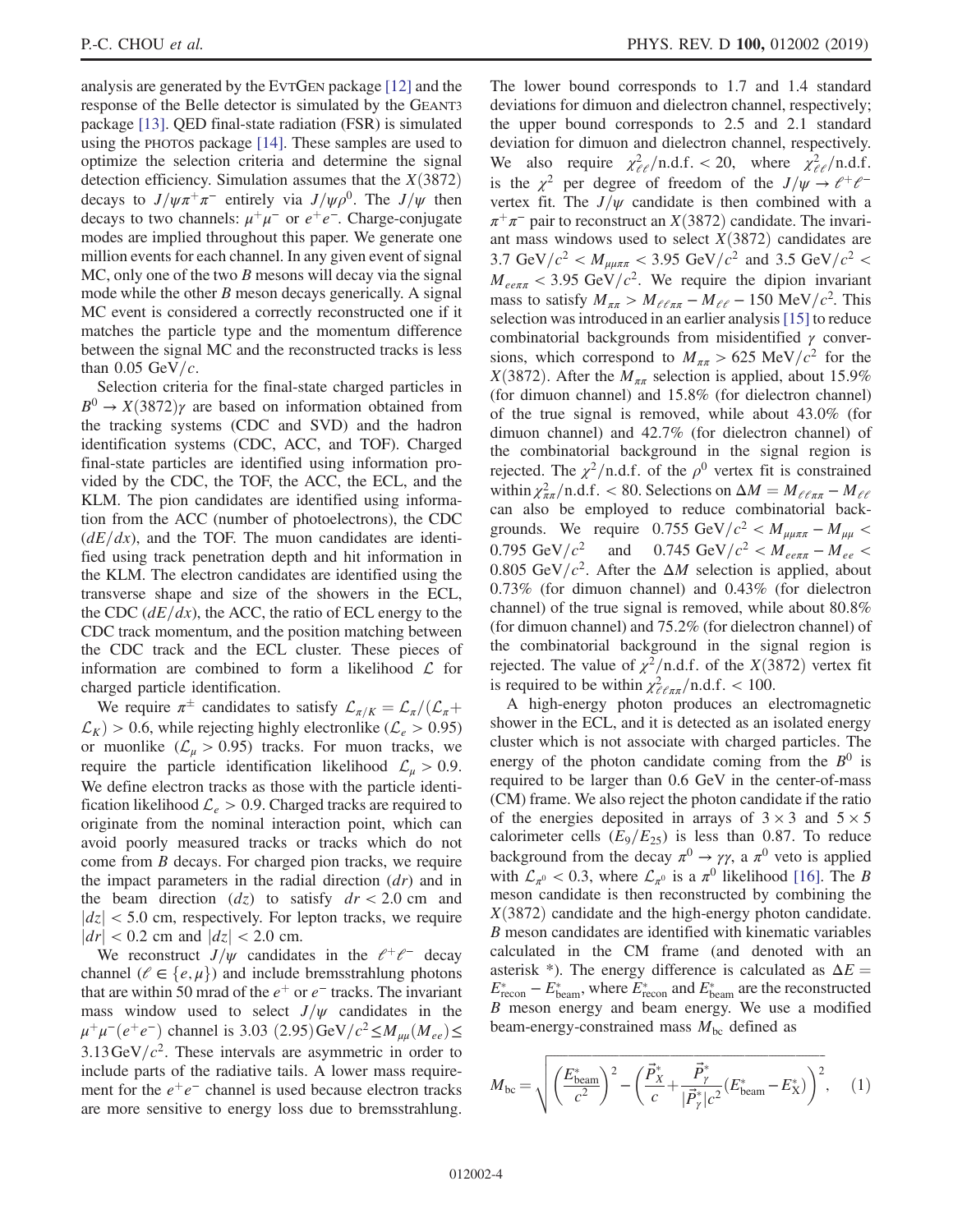where  $\vec{P}_X^*$  and  $E_X^*$  are the reconstructed momentum and energy of the  $X(3872)$  candidate, and  $\vec{P}_r^*$  is the recon-<br>structed momentum of the photon candidate. The use of structed momentum of the photon candidate. The use of this modified definition reduces the linear correlation between the  $M_{bc}$  and  $\Delta E$  from 0.400 (0.332) to -0.013 (0.114) for the dimuon (dielectron) channel, as estimated with MC signal events. This also improves  $M_{bc}$  resolution. The selection region is defined by  $M_{bc} > 5.2 \text{ GeV}/c^2$  and  $-0.5$  GeV <  $\Delta E$  < 0.2 GeV. The signal region is defined by  $M_{\text{bc}} > 5.27 \,\text{GeV}/c^2$  and  $-0.15 \,\text{GeV} < \Delta E < 0.1 \,\text{GeV}$ .

There are two main types of background events: the generic  $B\bar{B}$  spherical events and the jetlike  $q\bar{q}$  continuum events. The dominant background in the selection region is from the  $B \to J/\psi X$  inclusive decays. Other types of  $B\bar{B}$ and continuum backgrounds also contribute. Since the signal and background shapes are different, we use a multivariate analyzer based on the neural network package named NEUROBAYES [\[17\]](#page-6-16) to distinguish the signal and background. We train the neural network using the signal MC and  $B \rightarrow J/\psi X$  MC samples, with the following 33 input variables: (1) 25 modified Fox-Wolfram moments treating the information of particles involved in the signal  $B$ candidate separately from those in the rest of the event [\[18\]](#page-6-17),  $(2)$  the cosine of the angle between the B candidate and the beam axis, (3) the angle between the thrust axis of the decay particles of the B candidate and that of the remaining particles in the event, (4) the event sphericity [\[19\]](#page-7-0), (5) the missing mass, momentum and energy in the event, (6) the sum of the transverse energy of the event, and (7) the flavor tagging information [\[20\].](#page-7-1) Variables (1)–(6) are calculated in the  $\Upsilon(4S)$  rest frame. NEUROBAYES returns an output in the range  $-1$  to  $+1$ , where values closer to  $+1$  are signallike and values closer to −1 are backgroundlike. The applied selection on the NEUROBAYES output is determined by optimizing a figure of merit (FOM) defined as

$$
FOM = \frac{\text{efficiency}}{0.5n + \sqrt{N_{\text{bkg}}}},\tag{2}
$$

where  $N_{\text{bkg}}$  is the number of background events and efficiency is obtained from the signal MC. In this equation,  $n$  is the number of standard deviations corresponding to one-sided Gaussian tests, and  $n = 1.28$  corresponds to 90% confidence level [\[21\].](#page-7-2) The optimized selection and its related systematic uncertainty are channel dependent.

If multiple candidates are found in an event after background suppression, we select the candidate which has the smallest  $|\Delta M - 775 \text{ MeV}/c^2|$ . Before applying the selection, the multiplicity per event is 1.080 for the dimuon channel and 1.116 for the dielectron channel in signal MC samples. After the selection is applied, about 1.8% (for the dimuon channel) and 2.0% (for the dielectron channel) of the true signal is removed, and about 43.1% (for the dimuon channel) and 47.0% (for the dielectron channel) of the combinatorial background in the signal region is rejected. With all of the selections applied, the dimuon signal MC sample comprises 92% correctly-reconstructed signal  $B$  events ("true" signal) and  $8\%$  self-crossfeed (SCF) events (not correctly reconstructed ones), and the dielectron sample comprises 89% true signal and 11% SCF events.

The branching fraction is calculated as

$$
\mathcal{B} = \frac{N_{\text{sig}}}{\epsilon \times \eta \times N_{B\bar{B}}},\tag{3}
$$

where  $N_{\text{sig}}$ ,  $N_{B\bar{B}}$ ,  $\epsilon$  and  $\eta$  are the number of signal, the number of  $B\bar{B}$  pairs (= 772 × 10<sup>6</sup>), the signal reconstruction efficiency, and an efficiency calibration factor, respectively. We assume that the charged and neutral  $B\bar{B}$ pairs are equally produced at the  $\Upsilon(4S)$ .

The calibration factor  $\eta = \eta_{\text{NB}} \times \eta_{\text{\tiny{AID}}} \times \eta_{\text{\tiny{EID}}} \times \eta_{\text{\tiny{A}}^0 \text{veto}} \times$  $\eta_{\text{box}}$  is a correction factor to the Monte Carlo that has been determined using real data and following methods:  $\eta_{\text{NB}}$ concerns the background suppression using NEUROBAYES and is obtained using the  $B^0 \to J/\psi (\to \ell^+ \ell^-) K_0^0$  control<br>sample with treating  $K^0$  as  $\chi$ . We also check using another sample with treating  $K_S^0$  as  $\gamma$ . We also check using another control sample  $B^0 \to \psi(2S)(\to J/\psi\pi^+\pi^-)K^0_S$ , which as a topology more similar to the signal to verify the result. The topology more similar to the signal, to verify the result. The two methods are in good agreement.  $\eta_{\pi ID}$  concerns the charged pion identification with the requirement on  $\mathcal{L}_{\pi}$ , and is determined using a  $D^{*+} \to D^{0}(\to K^-\pi^+) \pi^+$  control<br>sample  $n_{\text{CD}}$  concerns the lepton identification with the sample,  $\eta_{\ell}$  concerns the lepton identification with the requirement on  $\mathcal{L}_u$  or  $\mathcal{L}_e$ , and is determined by using a  $e^+e^- \rightarrow e^+e^-e^+e^-$  control sample with  $e^+e^-$  undetected, and  $\eta_{\pi^0$ <sub>veto</sub> concerns the  $\pi^0$  veto with the requirement on  $\mathcal{L}_{\pi^0}$ , and is determined using a  $B^0 \to D^- (\to K^+\pi^-\pi^-)\pi^+$ control sample.  $\eta_{\text{box}}$  concerns the fraction of the signal yield in the signal region to that in the selection region after all selection is applied, and is determined by using a  $B^0 \rightarrow$  $K_S^0 \pi^+ \pi^- \gamma$  control sample. The values of the calibration factors and the reconstructed efficiency for the signal with all the selection criteria applied are listed in Table [I.](#page-4-0)

Sources of various systematic uncertainties on the branching fraction calculation are shown in Table [II.](#page-5-0) The uncertainty due to the total number of  $BB$  pairs is 1.4%. The uncertainty due to the charged-track reconstruction efficiency is estimated to be 0.35% per track by using

<span id="page-4-0"></span>TABLE I. Calibration factors  $(\eta)$  and reconstructed efficiency  $(\epsilon)$  for the signal with all the selection criteria applied.

| Channel                 | Dimuon              | Dielectron          |  |
|-------------------------|---------------------|---------------------|--|
| $\eta_{\rm NB}$         | $0.98 \pm 0.02$     | $0.99 \pm 0.03$     |  |
| $\eta_{\pi}$ ID         | $0.99 \pm 0.01$     | $0.99 \pm 0.01$     |  |
| $\eta_{\ell \text{ID}}$ | $0.96 \pm 0.02$     | $0.98 \pm 0.02$     |  |
| $\eta_{\pi^0$ veto      | $0.98 \pm 0.01$     | $0.98 \pm 0.01$     |  |
| $\eta_{\text{box}}$     | $0.95 \pm 0.03$     | $0.95 \pm 0.03$     |  |
| η                       | $0.86 \pm 0.06$     | $0.89 \pm 0.06$     |  |
| $\epsilon$              | $(16.8 \pm 0.01)\%$ | $(14.5 \pm 0.01)\%$ |  |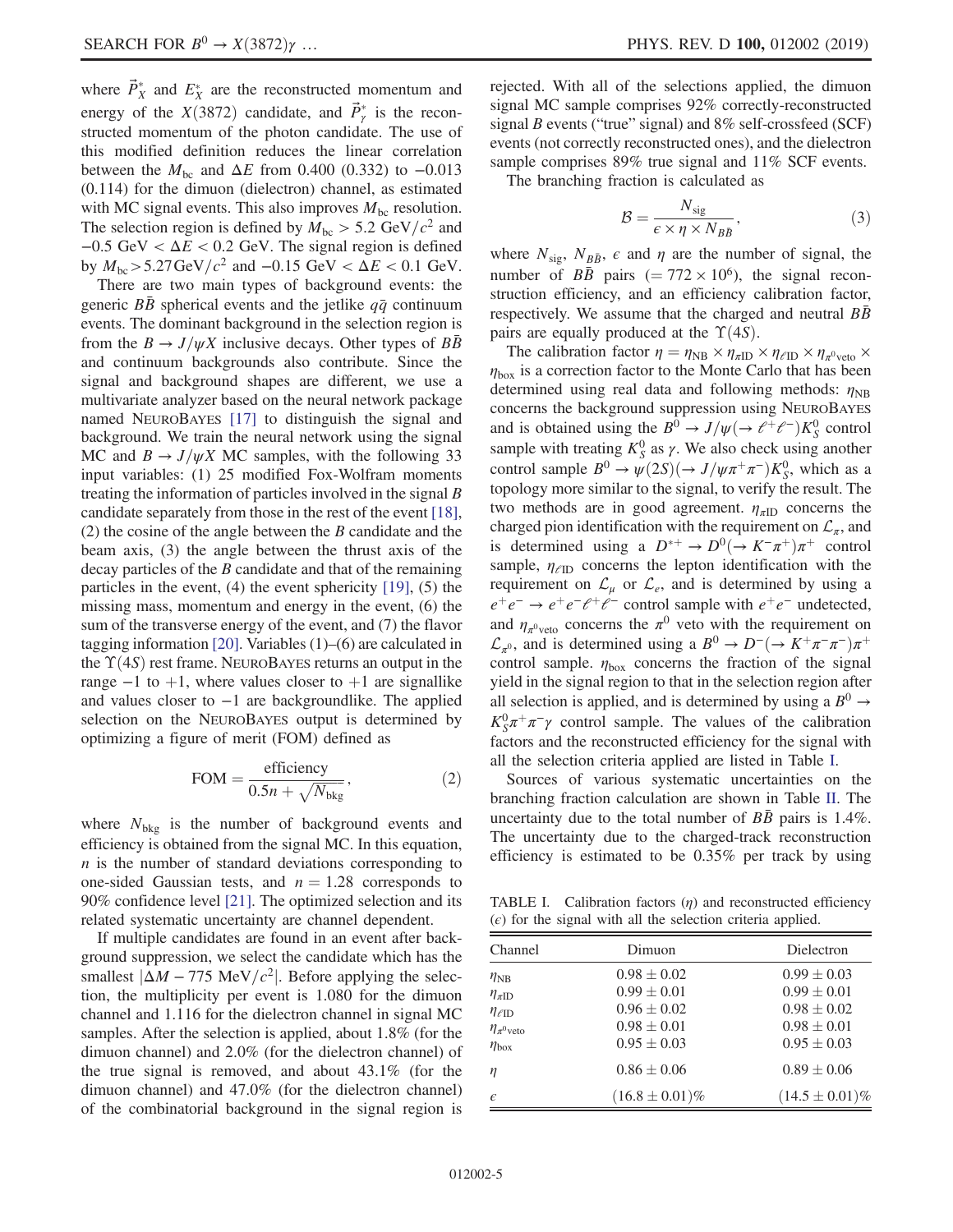<span id="page-5-0"></span>TABLE II. Summary of systematic uncertainties on the measured branching fraction.

| Source                                  | Dimuon  | Dielectron |  |
|-----------------------------------------|---------|------------|--|
| $N_{B\bar{B}}$                          | 1.4%    | $1.4\%$    |  |
| Tracking (4 tracks)                     | 1.4%    | $1.4\%$    |  |
| $\mathcal{B}(J/\psi \to \ell^+ \ell^-)$ | 0.6%    | $0.5\%$    |  |
| $\gamma$ detection                      | $3.1\%$ | 3.1%       |  |
| MC gen. model                           | $1.1\%$ | $1.9\%$    |  |
| $\pi^{\pm}$ identification              | $1.3\%$ | $1.3\%$    |  |
| $\ell^{\pm}$ identification             | 2.1%    | 1.8%       |  |
| Bkg. suppression                        | 2.3%    | 2.5%       |  |
| $\pi^0$ veto                            | 0.8%    | 0.8%       |  |
| Signal region fraction                  | 3.5%    | 3.5%       |  |
| Total                                   | $6.2\%$ | 6.4%       |  |

partially reconstructed  $D^{*+} \to D^0(\pi^+\pi^-K^0_S)\pi^+$  decay samples. The uncertainty due to the subdecay  $I/\mu \to \ell^+\ell^$ ples. The uncertainty due to the subdecay  $J/\psi \rightarrow e^+e^$ branching fraction is based on the world average value [\[4\]](#page-6-3). The uncertainty due to the photon detection efficiency in the barrel region (33° <  $\theta_{\gamma}$  < 128°, where  $\theta_{\gamma}$  is the polar angle of the photon) is studied using a radiative Bhabha sample, and  $B^0 \to K^{*0}\gamma$  elsewhere [\[22\].](#page-7-3) The uncertainty due to the  $X(3872) \rightarrow J/\psi \rho^0$  generation model is studied by comparing the signal MC samples generated with helicity distributions  $\cos \theta$  (which is taken for the central value of efficiency),  $\sin^2 \theta$ , and  $1 + \cos^2 \theta$ .

The expected number of background events  $N_{bkg}$  in the signal region is estimated as

$$
N_{\text{bkg}} = N_{\text{sb,data}} \times \frac{N_{\text{bkg,MC}}}{N_{\text{sb,MC}}},
$$
\n(4)

where  $N_{sb,data}$  and  $N_{sb,MC}$  are the number of data events and the background MC events in the sideband region (selection region with signal region excluded), respectively.  $N_{\text{bkg,MC}}$  is the number of background MC events in the signal region. The ratio of  $B \to J/\psi X$  and other backgrounds are fixed to MC expectation. The expected number of background events in the signal regions are  $N_{\text{bkg}} = 9.3$ and 12.1 for the dimuon and dielectron channels, respectively. The observed number of events in the signal region are  $N_{\text{evt}} = 9$  for both dimuon and dielectron channels, and the data scatter plots with the signal regions shown as rectangle are shown in Fig. [2](#page-5-1). The projections of the data and the estimated background are displayed in Fig. [3](#page-5-2).

As we find no evidence for the decay  $B^0 \to X(3872)\gamma$ , we give an upper limit on the branching fraction at 90% confidence level (C.L.). We apply the Feldman-Cousins counting method [\[23\]](#page-7-4) using the implementation provided in the TROLKE package [\[24\],](#page-7-5) which takes into account separately the uncertainties in the background and the efficiency. The expected number of background events  $N_{bkg}$  in the signal region is estimated using the sideband data and the ratio of

<span id="page-5-1"></span>

FIG. 2. Two dimensional  $(M_{bc}, \Delta E)$  distributions of the selected  $B^0 \rightarrow X(3872)\gamma$  candidates in the dielectron (left) and dimuon (right) channels. The signal regions are shown as rectangles.

number of events in the signal region and in the sideband region in the background MC. The uncertainties in the background levels are studied by comparing the sideband data and the sideband background MC, and are 10.9% and 17.3% for the dimuon and the dielectron channels, respectively. We thus determine the upper limit on the product of the branching fractions  $\mathcal{B}(B^0 \to X(3872)\gamma) \times \mathcal{B}(X(3872) \to$  $J/\psi \pi^+\pi^-$  to be 5.1 × 10<sup>-7</sup> at the 90% C.L. The results are summarized in Table [III](#page-6-18).

<span id="page-5-2"></span>

FIG. 3.  $M_{bc}$  (left) and  $\Delta E$  (right) distributions of the selected  $B^0 \rightarrow X(3872)\gamma$  candidates (data points with error bars), with the estimated background represented as stacked histograms. The components are, from bottom to top: the  $q\bar{q}$  continuum background (purple), the  $B\bar{B}$  background without  $J/\psi$  (blue), and the inclusive  $B \to J/\psi X$  background (green). The signal distribution (hatched brown with thick boundary) is shown corresponding to 90% C.L. upper limit.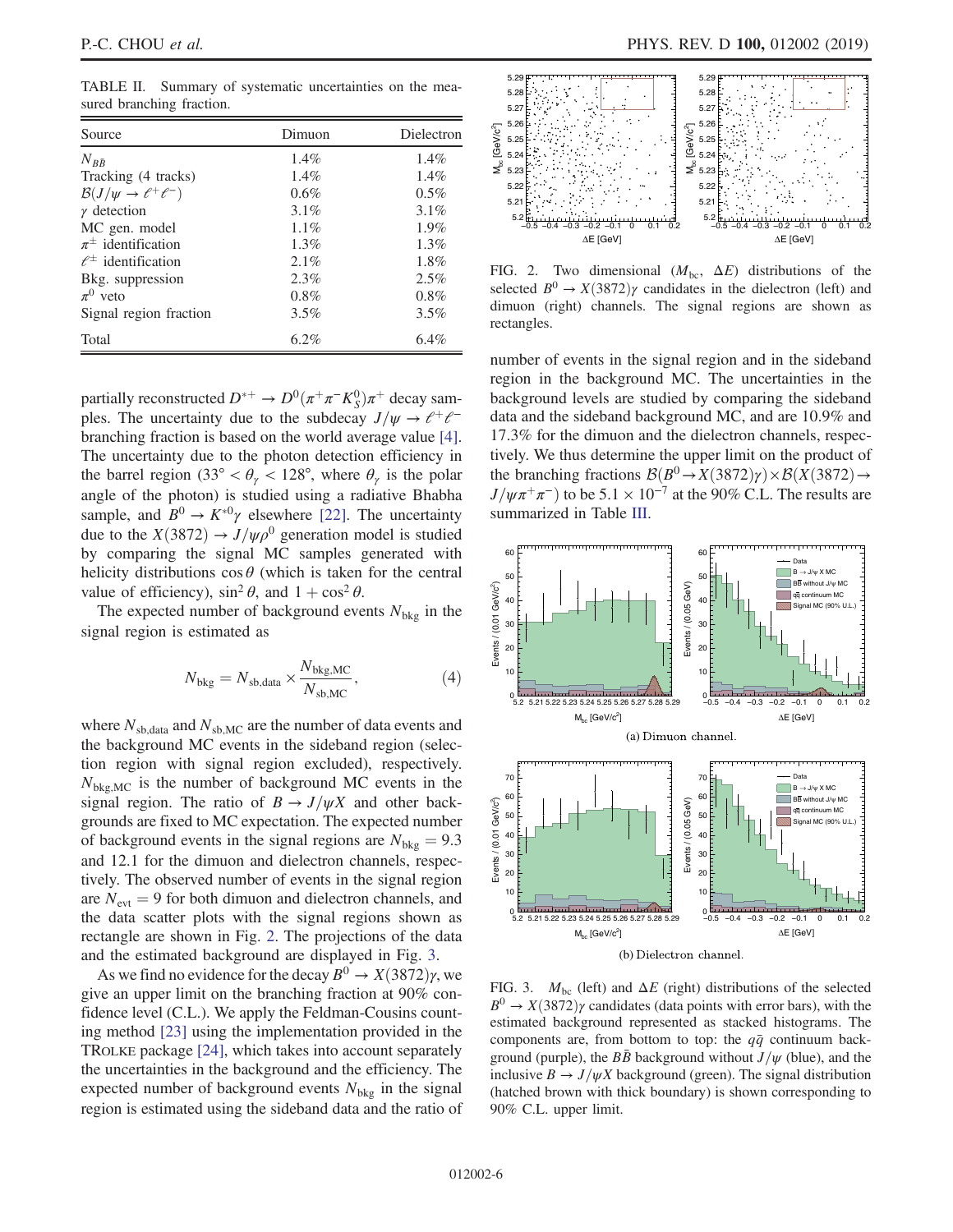<span id="page-6-18"></span>TABLE III. Summary of results from the counting method.

| Channel                   | Dimuon               | Dielectron           | Total                |
|---------------------------|----------------------|----------------------|----------------------|
| Observed $N_{\text{evt}}$ | g                    | Q                    | 18                   |
| Expected $N_{\text{bkg}}$ | 9.3                  | 12.1                 | 21.4                 |
| $90\%$ U.L.               | $9.2 \times 10^{-7}$ | $6.8 \times 10^{-7}$ | $5.1 \times 10^{-7}$ |

In conclusion, we have performed a search for the decay  $B^0 \rightarrow X(3872)\gamma$  based on a data sample of 711 fb<sup>-1</sup> e<sup>+</sup>e<sup>-</sup> collisions collected by Belle. No significant signal is found. We set an upper limit on the product of the branching fractions  $\mathcal{B}(B^0 \to X(3872)\gamma) \times \mathcal{B}(X(3872) \to J/\psi \pi^+ \pi^-)$ of  $5.1 \times 10^{-7}$  at the 90% confidence level.

## ACKNOWLEDGMENTS

We thank the KEKB group for the excellent operation of the accelerator; the KEK cryogenics group for the efficient operation of the solenoid; and the KEK computer group, and the Pacific Northwest National Laboratory (PNNL) Environmental Molecular Sciences Laboratory (EMSL) computing group for strong computing support; and the National Institute of Informatics, and Science Information NETwork 5 (SINET5) for valuable network support. We acknowledge support from the Ministry of Education, Culture, Sports, Science, and Technology (MEXT) of Japan, the Japan Society for the Promotion of Science (JSPS), and the Tau-Lepton Physics Research Center of Nagoya University; the Australian Research Council including Grants No. DP180102629, No. DP170102389, No. DP170102204, No. DP150103061, No. FT130100303; Austrian Science Fund (FWF); the National Natural Science Foundation of China under Contracts No. 11435013, No. 11475187, No. 11521505, No. 11575017, No. 11675166, No. 11705209; Key Research Program of Frontier Sciences, Chinese Academy of Sciences (CAS), Grant No. QYZDJ-SSW-SLH011; the CAS Center for Excellence in Particle Physics (CCEPP); the Shanghai Pujiang Program under Grant No. 18PJ1401000; the Ministry of Education, Youth and Sports of the Czech Republic under Contract No. LTT17020; the Carl Zeiss Foundation, the Deutsche Forschungsgemeinschaft, the Excellence Cluster Universe, and the VolkswagenStiftung; the Department of Science and Technology of India; the Istituto Nazionale di Fisica Nucleare of Italy; National Research Foundation (NRF) of Korea Grants No. 2015H1A2A1033649, No. 2016R1D1A1B01010135, No. 2016K1A3A7A09005 603, No. 2016R1D1A1B02012900, No. 2018R1A2B3003 643, No. 2018R1A6A1A06024970, No. 2018R1D1 A1B07047294; Radiation Science Research Institute, Foreign Large-size Research Facility Application Supporting project, the Global Science Experimental Data Hub Center of the Korea Institute of Science and Technology Information and KREONET/GLORIAD; the Polish Ministry of Science and Higher Education and the National Science Center; Ministry of Science and Higher Education and Russian Science Foundation (MSHE and RSF), Grant No. 18-12-00226; the Slovenian Research Agency; Ikerbasque, Basque Foundation for Science, Spain; the Swiss National Science Foundation; the Ministry of Education and the Ministry of Science and Technology of Taiwan; and the United States Department of Energy and the National Science Foundation.

- <span id="page-6-0"></span>[1] Y. D. Yang, G. Lu, and R. Wang, [Eur. Phys. J. C](https://doi.org/10.1140/epjc/s2004-01711-y) 34, 291 [\(2004\).](https://doi.org/10.1140/epjc/s2004-01711-y)
- <span id="page-6-1"></span>[2] Y. Li and C.-D. Lü, Phys. Rev. D **74**[, 097502 \(2006\).](https://doi.org/10.1103/PhysRevD.74.097502)
- <span id="page-6-2"></span>[3] S. J. Brodsky and S. Gardner, [Phys. Rev. D](https://doi.org/10.1103/PhysRevD.65.054016) 65, 054016 [\(2002\).](https://doi.org/10.1103/PhysRevD.65.054016)
- <span id="page-6-3"></span>[4] M. Tanabashi et al. (Particle Data Group), [Phys. Rev. D](https://doi.org/10.1103/PhysRevD.98.030001) 98, [030001 \(2018\).](https://doi.org/10.1103/PhysRevD.98.030001)
- <span id="page-6-4"></span>[5] S.-K. Choi et al. (Belle Collaboration), [Phys. Rev. Lett.](https://doi.org/10.1103/PhysRevLett.91.262001) 91, [262001 \(2003\).](https://doi.org/10.1103/PhysRevLett.91.262001)
- <span id="page-6-5"></span>[6] E. S. Swanson, [Phys. Lett. B](https://doi.org/10.1016/j.physletb.2004.07.059) 598, 197 (2004).
- <span id="page-6-6"></span>[7] L. Maiani, F. Piccinini, A. D. Polosa, and V. Riquer, [Phys.](https://doi.org/10.1103/PhysRevD.71.014028) Rev. D 71[, 014028 \(2005\)](https://doi.org/10.1103/PhysRevD.71.014028).
- <span id="page-6-7"></span>[8] M. Suzuki, Phys. Rev. D **72**[, 114013 \(2005\).](https://doi.org/10.1103/PhysRevD.72.114013)
- <span id="page-6-8"></span>[9] S. Kurokawa and E. Kikutani, [Nucl. Instrum. Methods](https://doi.org/10.1016/S0168-9002(02)01771-0) [Phys. Res., Sect. A](https://doi.org/10.1016/S0168-9002(02)01771-0) 499, 1 (2003), and other papers included in this volume.
- <span id="page-6-9"></span>[10] A. Abashian *et al.* (Belle Collaboration), [Nucl. Instrum.](https://doi.org/10.1016/S0168-9002(01)02013-7) [Methods Phys. Res., Sect. A](https://doi.org/10.1016/S0168-9002(01)02013-7) 479, 117 (2002).
- <span id="page-6-10"></span>[11] Z. Natkaniec et al. (Belle SVD2 Group), [Nucl. Instrum.](https://doi.org/10.1016/j.nima.2005.11.228) [Methods Phys. Res., Sect. A](https://doi.org/10.1016/j.nima.2005.11.228) 560, 1 (2006).
- <span id="page-6-11"></span>[12] D. J. Lange, [Nucl. Instrum. Methods Phys. Res., Sect. A](https://doi.org/10.1016/S0168-9002(01)00089-4) 462[, 152 \(2001\)](https://doi.org/10.1016/S0168-9002(01)00089-4).
- <span id="page-6-12"></span>[13] R. Brun et al., CERN Report No. DD/EE/84-1, 1987.
- <span id="page-6-13"></span>[14] E. Barberio, B. van Eijk, and Z. Was, [Comput. Phys.](https://doi.org/10.1016/0010-4655(91)90012-A) Commun. 66[, 115 \(1991\).](https://doi.org/10.1016/0010-4655(91)90012-A)
- <span id="page-6-14"></span>[15] S.-K. Choi et al. (Belle Collaboration), [Phys. Rev. D](https://doi.org/10.1103/PhysRevD.84.052004) 84, [052004 \(2011\).](https://doi.org/10.1103/PhysRevD.84.052004)
- <span id="page-6-15"></span>[16] P. Koppenburg et al. (Belle Collaboration), [Phys. Rev. Lett.](https://doi.org/10.1103/PhysRevLett.93.061803) 93[, 061803 \(2004\).](https://doi.org/10.1103/PhysRevLett.93.061803)
- <span id="page-6-16"></span>[17] M. Feindt and U. Kerzel, [Nucl. Instrum. Methods Phys.](https://doi.org/10.1016/j.nima.2005.11.166) [Res., Sect. A](https://doi.org/10.1016/j.nima.2005.11.166) 559, 190 (2006).
- <span id="page-6-17"></span>[18] The Fox-Wolfram moments were introduced in G.C. Fox and S. Wolfram, [Phys. Rev. Lett.](https://doi.org/10.1103/PhysRevLett.41.1581) 41, 1581 (1978); the modified moments used in this paper are described in S. H. Lee et al. (Belle Collaboration), [Phys. Rev. Lett.](https://doi.org/10.1103/PhysRevLett.91.261801) 91, 261801 [\(2003\).](https://doi.org/10.1103/PhysRevLett.91.261801)